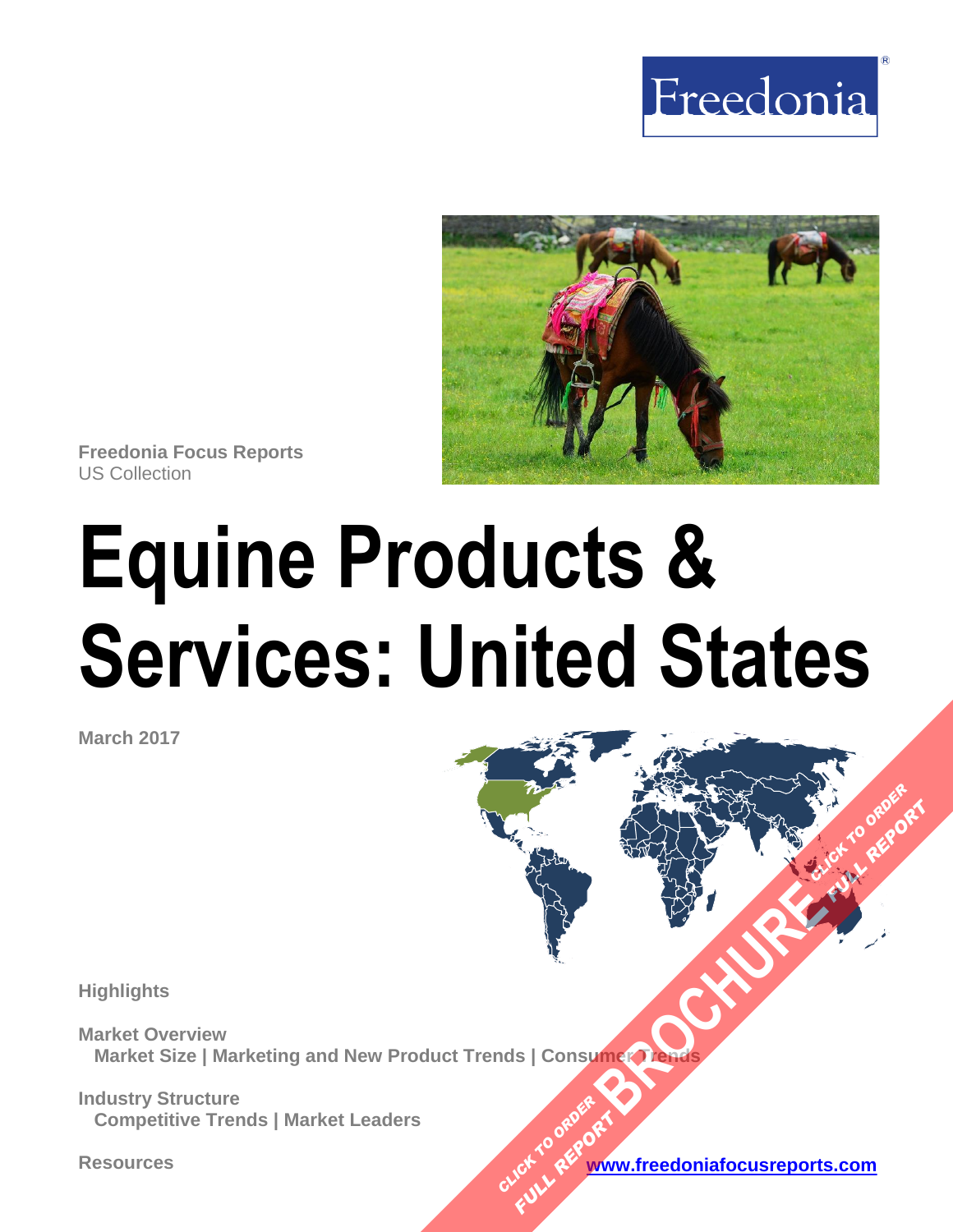# **Table of Contents**

| 1. Highlights                            |    |
|------------------------------------------|----|
| 2. Market Overview                       | 5  |
| <b>Market Size</b>                       | 5  |
| <b>Two Product Categories</b>            | 5  |
| US Boasts More Than 10 Million Horses    | 6  |
| <b>Industry Becoming More Optimistic</b> | 7  |
| Horse Ownership Declines Stabilize       | 8  |
| <b>Types of Domesticated Equines</b>     | 8  |
| <b>Types of Horse Owners</b>             | 8  |
| Marketing & New Product Trends           | 10 |
| <b>Marketing Trends</b>                  | 10 |
| <b>New Product Trends</b>                | 10 |
| <b>New Feed Products</b>                 | 10 |
| New Supplements & Feed Additives         | 11 |
| <b>Horse Health Care Products</b>        | 12 |
| <b>Tack &amp; Grooming Products</b>      | 12 |
| <b>Equine Services</b>                   | 13 |
| <b>Veterinary Care</b>                   | 13 |
| <b>Farriers</b>                          | 14 |
| <b>Dental Care</b>                       | 14 |
| <b>Other Health Services</b>             | 14 |
| Equine Insurance                         | 15 |
| <b>Consumer Trends</b>                   | 16 |
| Horse Ownership Trends                   | 16 |
| Horse Owners Ride for Pleasure           | 16 |
| <b>Trends in Horse Product Purchases</b> | 17 |
| Horseback Riding Holds Steady            | 18 |
| 3. Industry Structure                    | 19 |
| <b>Competitive Trends</b>                | 19 |
| <b>Market Leaders</b>                    | 20 |
| Land O'Lakes                             | 20 |
| Cargill                                  | 21 |
| <b>Manna Pro Products</b>                | 22 |
| <b>Farnam Companies</b>                  | 22 |
| Mars                                     | 23 |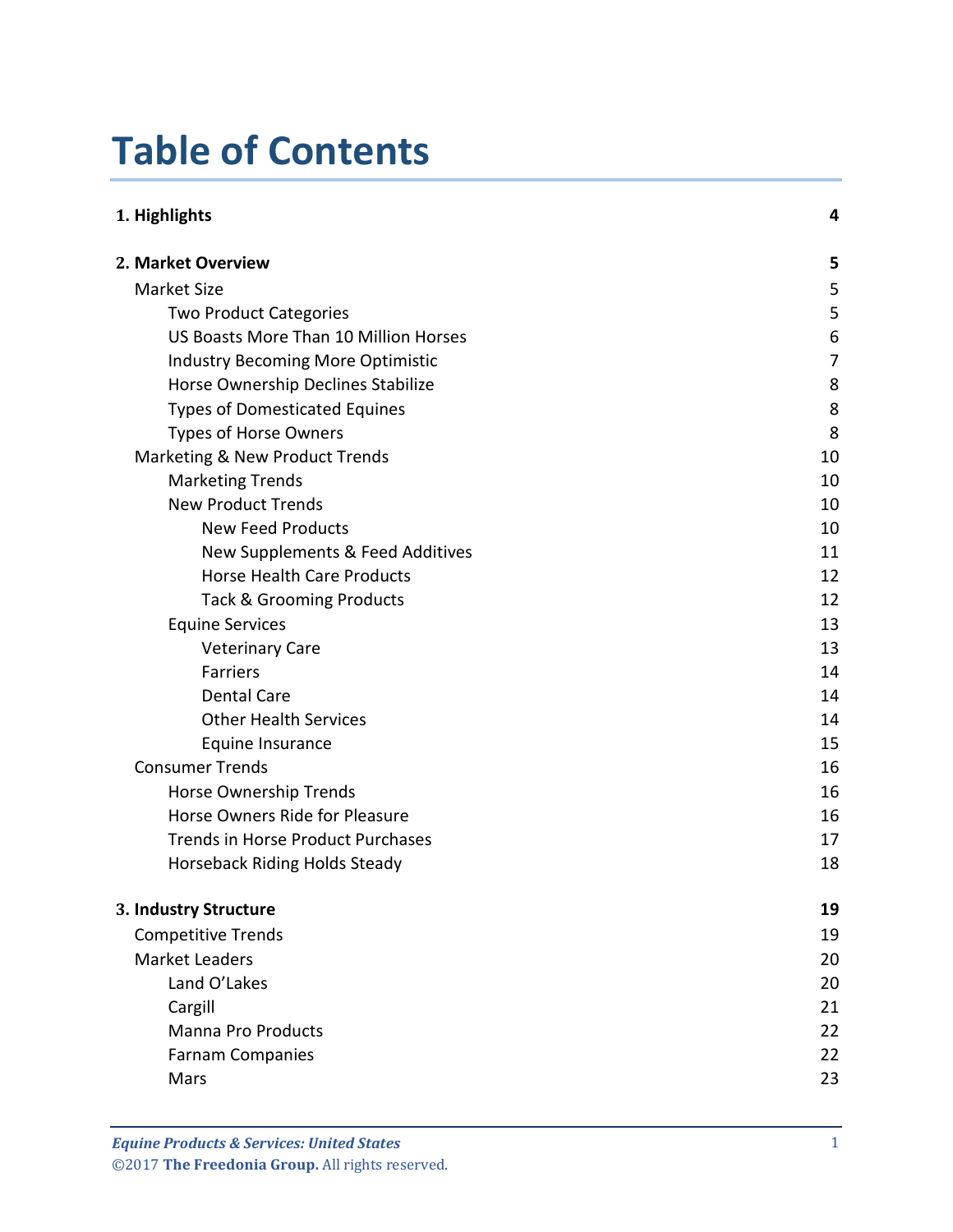| <b>Table of Contents</b>               | (continued) |
|----------------------------------------|-------------|
|                                        |             |
| <b>Kent Nutrition Group</b>            | 23          |
| <b>Equine Pharmaceutical Companies</b> | 23          |
| <b>Equine Product Retailers</b>        | 24          |
| 4. About This Report                   | 25          |
| Scope & Method                         | 25          |
| Sources                                | 25          |
| <b>Industry Codes</b>                  | 26          |
| Resources                              | 27          |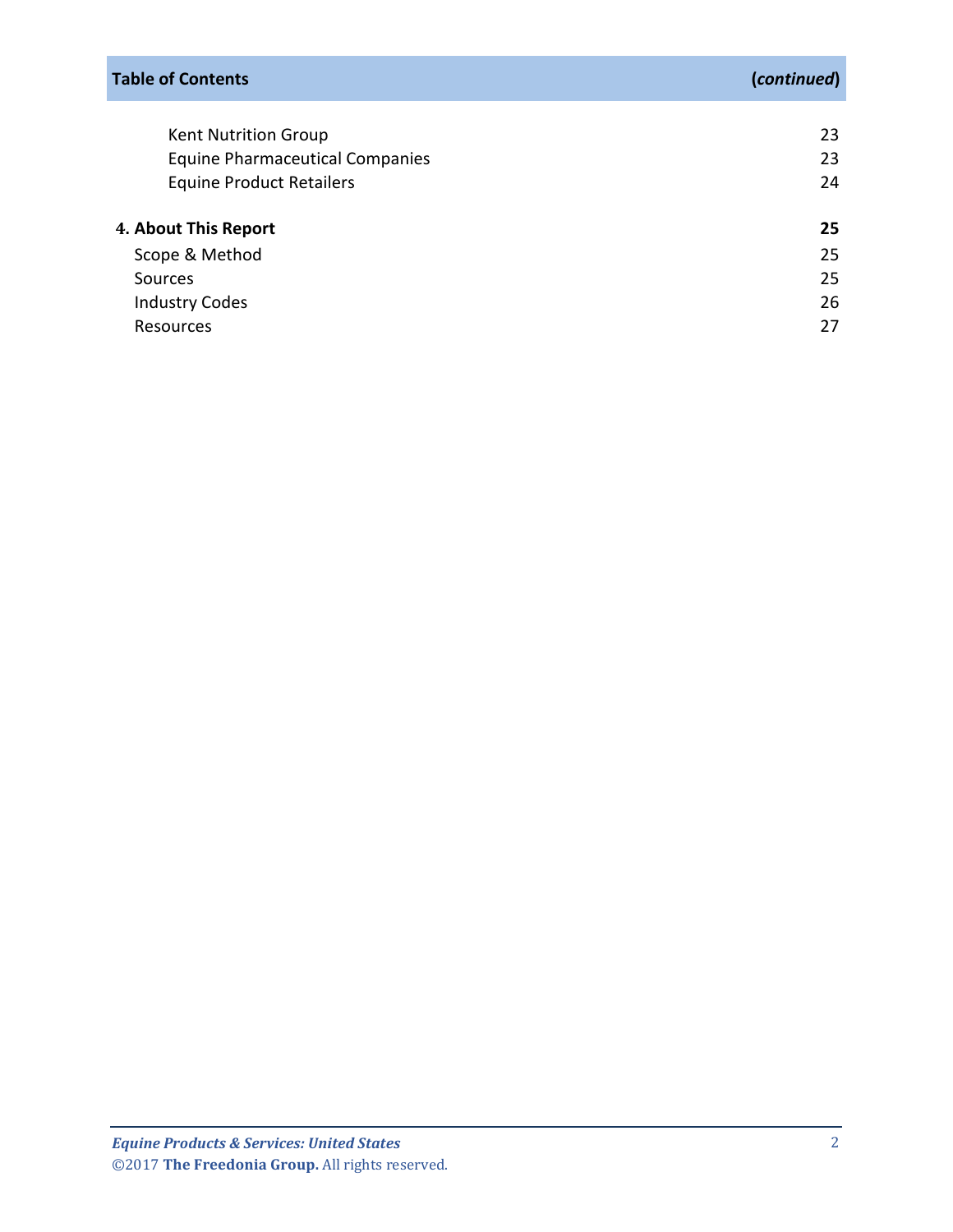# **List of Tables & Figures**

| Table 1   US Equine Market Sales; 2012, 2016, 2020 (US\$ mil)                    | 5. |
|----------------------------------------------------------------------------------|----|
| Figure 1   US Equine Market Sales Share by Category, 2016 (%)                    | 6  |
| Table 2   US & World Horse Population, 2010-2014 (000)                           | 7  |
| Table 3   US Pet Ownership Versus Horse Ownership; 2004, 2006, 2008, 2010, 2012, |    |
| 2014 (% of hshids)                                                               | 16 |
| Table 4   US Primary Uses of Equids by Size of Operation, 2015 (%)               | 17 |
| Table 5   Selected Suppliers to the US Equine Market by Brand & Type             | 20 |
| Table 6   Industry Codes Related to Equine Products & Services                   | 26 |
|                                                                                  |    |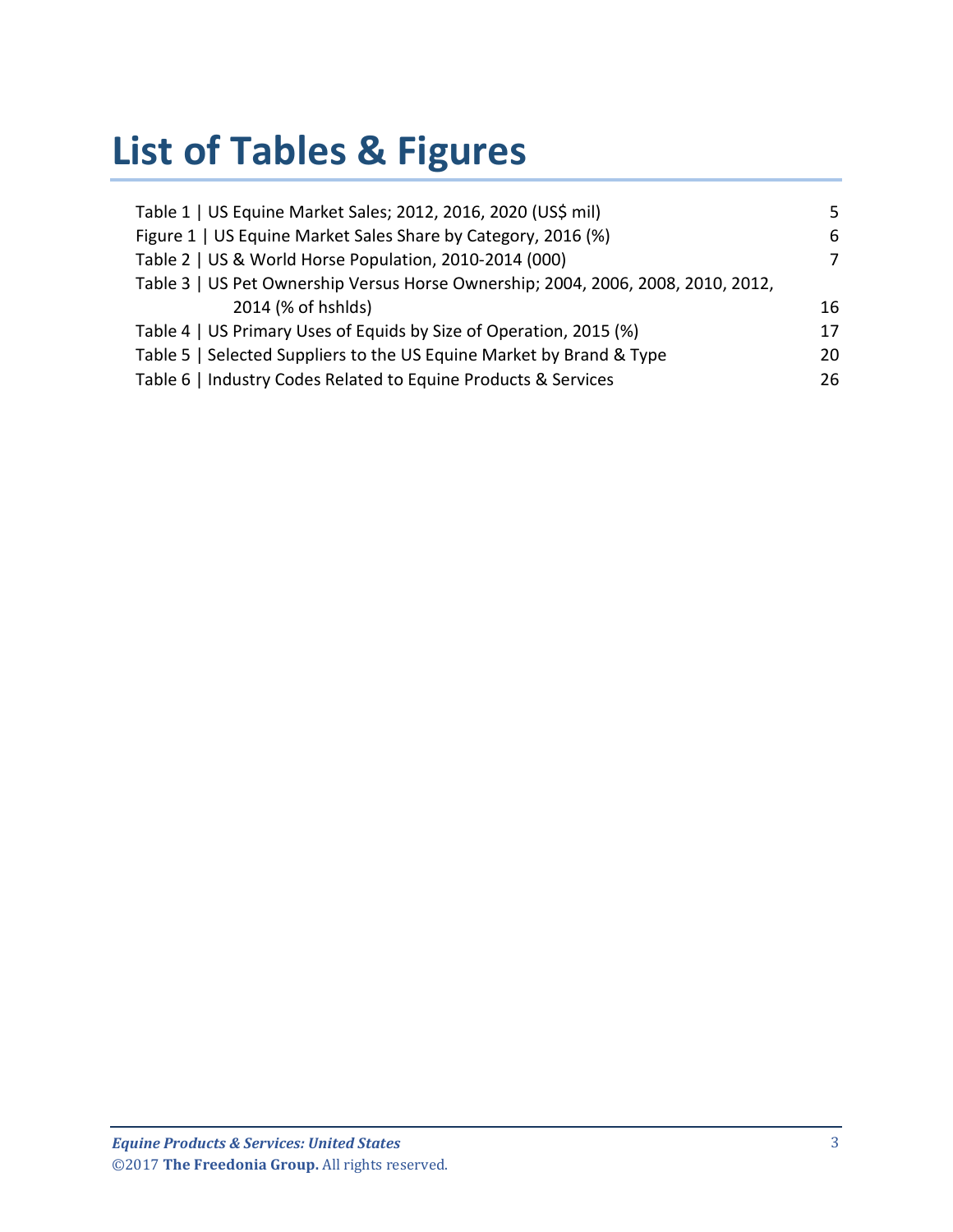# <span id="page-4-0"></span>**About This Report**

# <span id="page-4-1"></span>**Scope & Method**

This report forecasts the US equine market – consisting of supplies (including feed) and services – in US dollars to 2020. To illustrate historical trends, the total market is reported for 2012 and 2016.

The hay market, at retail and wholesale, is almost impossible to track from a consumer standpoint. Data from The American Pet Products Association's (APPA) 2015-2016 APPA National Pet Owners Survey show that hay is the most frequently purchased food type, with 80% of horse owners purchasing hay in 2014, 63% purchasing grass hay, 44% purchasing mixed hay, 18% purchasing legume hay, and another 9% purchasing other food hay. However, the fact that some owners must buy all the hay their horses consume while some produce their own hay complicates the matter, as does the fact that some horse owners buy the hay themselves, while some rely on their boarding facilities to make the purchase for them. It is important for feed manufacturers to track the hay market, because facility managers and individual horse owners who rely on quality hay as the primary source of nutrition are often faced with unexpected shortages, price increases, quality issues, or storage and transportation problems and thus turn to processed feeds to supplement their animals' diets. However, because of the nature of the hay business and the number of factors involved, the hay market overall falls outside the scope of this report.

This report quantifies trends in various measures of growth and volatility. Growth (or decline) expressed as an average annual growth rate (AAGR) is the least squares growth rate, which takes into account all available datapoints over a period. The volatility of datapoints around a least squares growth trend over time is expressed via the coefficient of determination, or  $r^2$ . The most stable data series relative to the trend carries an  $r^2$  value of 1.0; the most volatile – 0.0. Growth calculated as a compound annual growth rate (CAGR) employs, by definition, only the first and last datapoints over a period. The CAGR is used to describe forecast growth, defined as the expected trend beginning in the base year and ending in the forecast year. Readers are encouraged to consider historical volatility when assessing particular annual values along the forecast trend, including in the forecast year.

Other various topics, including profiles of pertinent leading suppliers, are covered in this report. A full outline of report items by page is available in the Table of Contents.

# <span id="page-4-2"></span>**Sources**

*Equine Products & Services: United States* (FF95046) is based on *[US Equine Market,](https://www.packagedfacts.com/Equine-Edition-10706833/)* a comprehensive industry report published by Packaged Facts. The information contained in this report was obtained from primary and secondary research. Primary research includes interviews with equine market experts; on-site examination of retail and service provider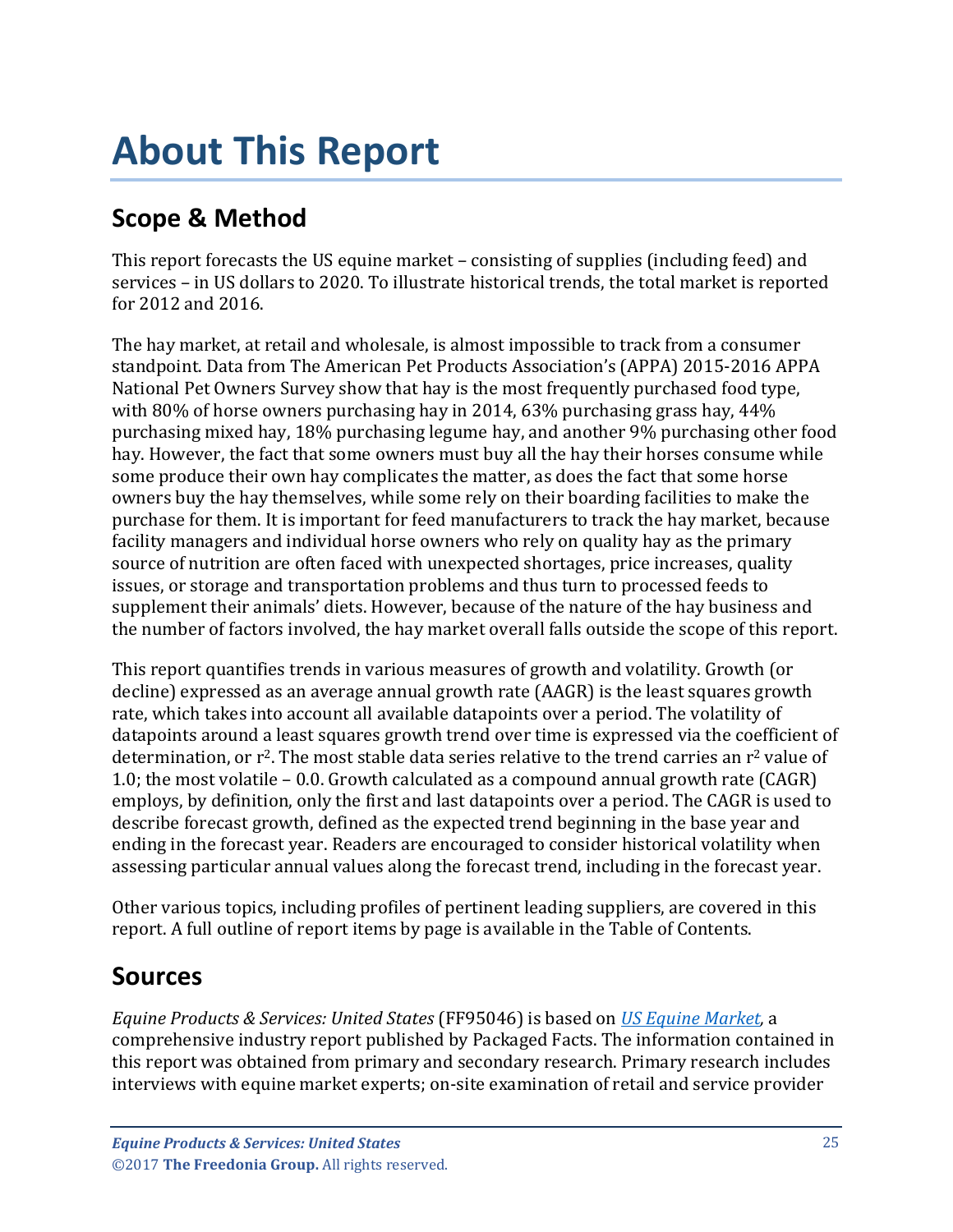#### **About This Report**

venues; and internet canvassing, including websites and blogs. Secondary research includes information- and data-gathering from consumer business and trade publications, company profiles in trade and consumer publications, association websites, government data, and information culled from Packaged Facts' extensive pet market research database and report collection.

Our estimates of market size and marketer rankings are based on reported revenues of equine product manufacturers and retailers, government data, consultations with industry insiders, and figures from other market research sources.

Specific sources and additional resources are listed in the Resources section of this publication for reference and to facilitate further research.

# <span id="page-5-0"></span>**Industry Codes**

<span id="page-5-1"></span>

| Table 6   Industry Codes Related to Equine Products & Services |                                                            |                                |                                                                                   |  |
|----------------------------------------------------------------|------------------------------------------------------------|--------------------------------|-----------------------------------------------------------------------------------|--|
| <b>SIC</b><br><b>NAICS/SCIAN 2007</b>                          |                                                            |                                |                                                                                   |  |
| North American Industry Classification System                  |                                                            | <b>Standard Industry Codes</b> |                                                                                   |  |
|                                                                |                                                            |                                |                                                                                   |  |
| 112920                                                         | Horses and Other Equine Production                         | 0272                           | Horses and Other Equines                                                          |  |
| 115210                                                         | Support Activities for Animal Production                   | 0741                           | Veterinary Services for Livestock                                                 |  |
| 311119                                                         | <b>Other Animal Food Manufacturing</b>                     | 0742                           | <b>Veterinary Services for Animal Specialties</b>                                 |  |
| 424490                                                         | Other Grocery and Related Products Merchant<br>Wholesalers | 0751                           | Livestock Services, Except Veterinary                                             |  |
| 424590                                                         | Other Farm Product Raw Material Merchant<br>Wholesalers    | 0752                           | Animal Specialty Services, Except Veterinary                                      |  |
| 453910                                                         | Pet and Pet Supplies Stores                                | 2048                           | Prepared Feed and Feed Ingredients for<br>Animals and Fowls, Except Dogs and Cats |  |
| 541940                                                         | <b>Veterinary Services</b>                                 | 5149                           | Groceries and Related Products, NEC                                               |  |
| 812910                                                         | Pet Care (Except Veterinary) Services                      | 5159                           | Farm-Product Raw Materials, NEC                                                   |  |
|                                                                |                                                            | 5199                           | Nondurable Goods, NEC                                                             |  |
|                                                                |                                                            | 5999                           | Miscellaneous Retail Stores, NEC                                                  |  |

Source: US Census Bureau

# **Copyright & Licensing**

The full report is protected by copyright laws of the United States of America and international treaties. The entire contents of the publication are copyrighted by The Freedonia Group.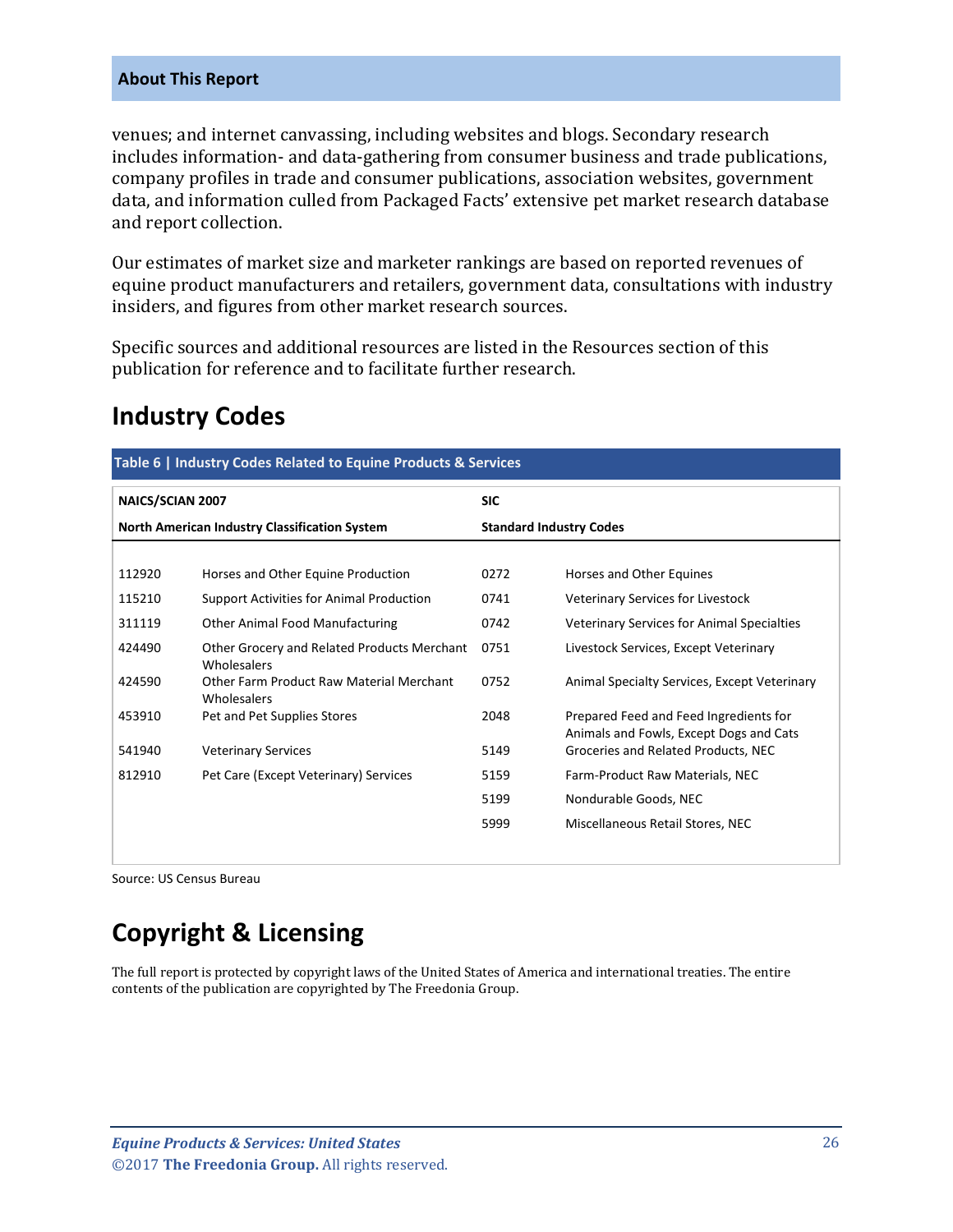## <span id="page-6-0"></span>**Resources**

#### **Packaged Facts**

 *[US Equine Market,](https://www.packagedfacts.com/Equine-Edition-10706833/)* March 2017

### **The Freedonia Group**

#### **[Freedonia Industry Studies](http://www.freedoniagroup.com/Home.aspx?ReferrerId=FL-Focus)**

 *[Retail E-Commerce Packaging Market in the US](http://www.freedoniagroup.com/DocumentDetails.aspx?ReferrerId=FL-FOCUS&studyid=3472)*, November 2016  *[Natural Flavors & Fragrances,](http://www.freedoniagroup.com/DocumentDetails.aspx?ReferrerId=FL-FOCUS&studyid=3476)* October 2016  *[Retail Ready Packaging](http://www.freedoniagroup.com/DocumentDetails.aspx?ReferrerId=FL-FOCUS&studyid=3433)*, July 2016  *[World Flavors & Fragrances,](http://www.freedoniagroup.com/DocumentDetails.aspx?ReferrerId=FL-FOCUS&studyid=3397)* March 2016  *[World Food Processing Machinery,](http://www.freedoniagroup.com/DocumentDetails.aspx?ReferrerId=FL-FOCUS&studyid=3275)* June 2015

#### **[Freedonia Focus Reports](https://www.freedoniafocusreports.com/)**

 *[E-Commerce: United States](https://www.freedoniafocusreports.com/E-Commerce-United-States-10157843/) [Natural, Organic & Eco-Friendly Pet Products: United States](https://www.freedoniafocusreports.com/Natural-Organic-Eco-Friendly-Pet-Products-United-States-10423137/) [Pet Clean-Up & Odor-Control Products: United States](https://www.freedoniafocusreports.com/Pet-Clean-Up-Odor-Control-Products-United-States-10288542/) [Pet Food: United States](https://www.freedoniafocusreports.com/Pet-Food-United-States-10157777/) [Pet Medications: United States](https://www.freedoniafocusreports.com/Pet-Medications-United-States-10157798/) [Pet Supplies: United States](https://www.freedoniafocusreports.com/Pet-Supplies-United-States-10288545/) [Sports Equipment: United States](https://www.freedoniafocusreports.com/Sports-Equipment-United-States-10247084/)* **[Freedonia Custom Research](http://www.freedoniagroup.com/CustomResearch.aspx?ReferrerId=FL-Focus)**

## **Trade Publications**

*Equine Journal Equine Wellness Equus The Horse Horse Journal Journal of Equine Veterinary Science Western Horseman*

## **Agencies & Associations**

American Association of Equine Practitioners American Farriers Association American Horse Council American Horse Publications American Pet Products Association American Veterinary Medical Association Arabian Horse Association